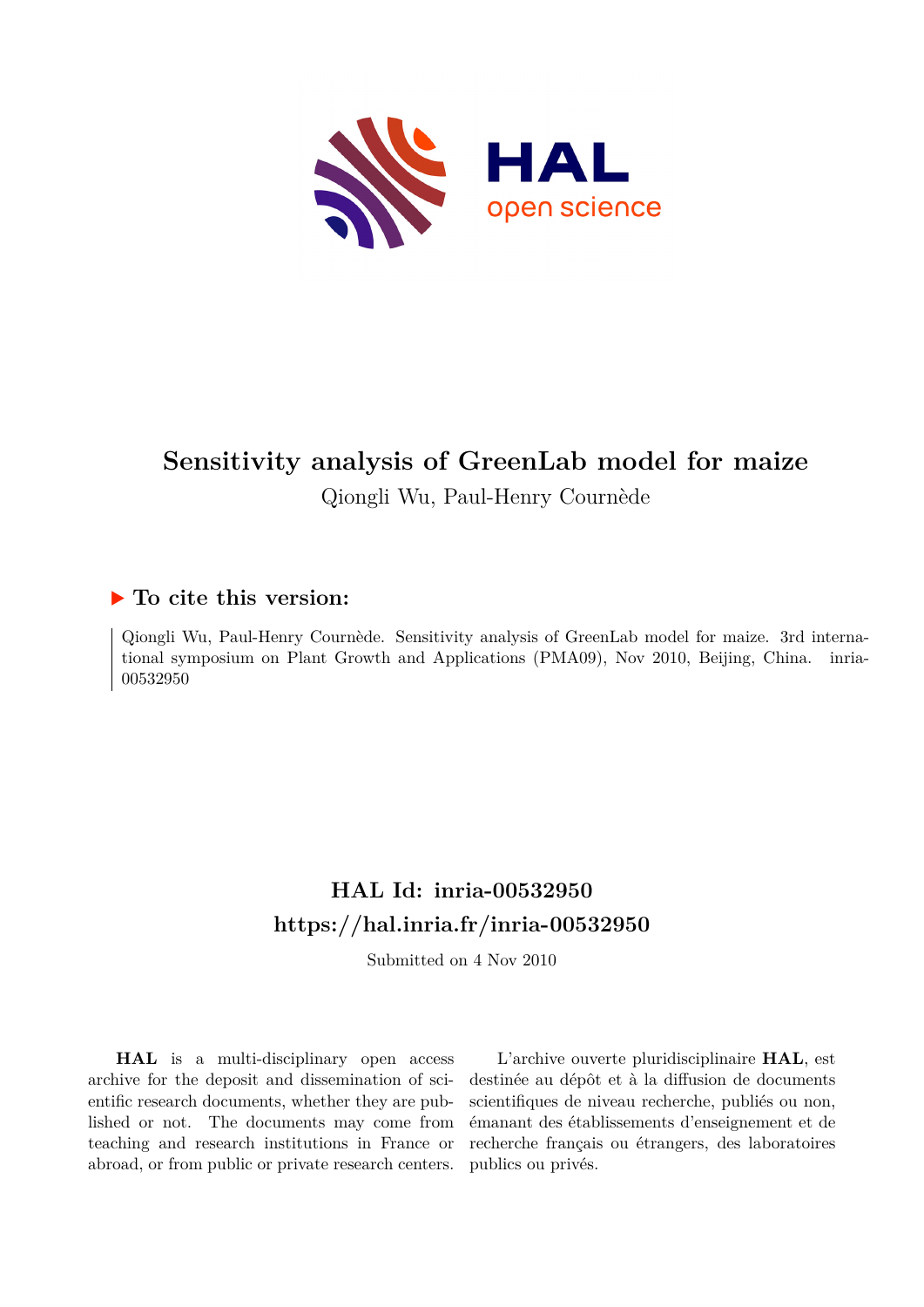# Sensitivity analysis of GreenLab model for maize

Qiongli WU<sup>∗†‡</sup>, Paul-Henry Cournède<sup>\*†</sup>

∗ *INRIA Saclay ˆIle-de-France, EPI Digiplante, 91893, Orsay Cedex, France,* † *Ecole Centrale de Paris, Laboratory MAS, 92290,Chatenay-Malabry Cedex, France ˆ* ‡ *School of Electronic and Information Engineering, Wuhan University, 430079, Wuhan, China*

*\* qiongli.wu@ecp.fr cournede@mas.ecp.fr*

#### Abstract

*As one necessary step for a good modeling, this study was aimed at analyzing the sensitivity of GreenLab model for maize. When instantaneous value of biomass generation is considered as the output, the system tends to be linear, the level is above 94% in SRC(Standardized Regression coefficients)study. Conversion efficiency and characteristic surface are proved to be the most sensitive factors. In Sobol's measure, we excluded the two most sensitive factors in the analysis, then the system linearity tends to be weaker and we got the detailed sensitivity indexes for the other uncertain parameters, by which we get the clearer driven force of maize growth in different stages.*

#### 1. Introduction

Modeling represents a necessary tool for understanding plant growth and developing predictive tools for decision making. Good modeling practice requires that the modeler provides an evaluation of the confidence in the model. Sensitivity analysis (SA) is the study of how the variation (uncertainty) in the output of a mathematical model can be apportioned, qualitatively or quantitatively, to different sources of variation in the input factors of a model [1].

So sensitivity Analysis (SA) has role of ordering by importance the strength and relevance of the inputs in determining the variations of the output variables of interest. Such information may provide some help for model assessment: SA can help the modeler to measure model adequacy (e.g.does the model fit observation) and relevance (e.g. is the model-based inference robust), to identify critical regions in the inputs space (e.g. which combination of factors corresponds to the highest risk), to detect interactions between factors, to establish priorities for research and experimentations and to simplify model structure [2].

If sensitivity analysis is quite usual in crop and plant growth models, it had long been restricted to local sensitivity analysis or to analysis of variance for linear models. An interesting exception is given by [3], for a variance-based analysis for the crop model STICS, with the objective of choosing the main parameters to be estimated. The analysis is first made module by module and then sensitivities of each module are compared for overall model outputs. The main factors addressed concern the interaction with the environment, which is of crucial interest.

Our objective in this paper is to study the interest of global sensitivity analysis and its last developments for the Green-Lab model (see [4], [5], [6]), and more generally for a better understanding of source-sink dynamics and internal driving forces during plant growth. Potentially, this work should result in a better parameterization of the GreenLab model. As detailed by [7], there are two groups of parameters in the model: the observed ones, that can be directly obtained by experimental observations, and the hidden ones, that must be estimated from experimental data by model inversion. For the observed parameters, we may need to set the level of accuracy of the experimental data and for those that mostly contribute to outputs' variabilities, more attention should be paid. Regarding hidden parameters, there is also a proper balance to find between the number of parameters used to describe the biophysical processes and the complexity of their estimation, which is always a bottleneck. By sensitivity analysis, we can rank the parameters by their significances to the system, or we can separate the parameters into different groups according to the interactions between the factors found by the sensitivity analysis. Then when we compute the estimation, according to the SA results, we can fix the least influential parameters, and we should pay more attention to those who play important roles in the outputs' variances.

In both cases, the sensitivity analysis may help to optimize the trade-off between experimental cost and accuracy. This is of crucial importance in the objective of developing a predictive capacity that scales from genotype to phenotype with the GreenLab model [8].

This paper is organized as follows: In section 2, we present a general overview of the sensitivity analysis methods and what could be their insights regarding the specific issues raised by the GreenLab model. In section 3, we apply the methods to the GreenLab model for maize and analyze the result. In section 4, we summarize and discuss the methodology, as well as its perspective.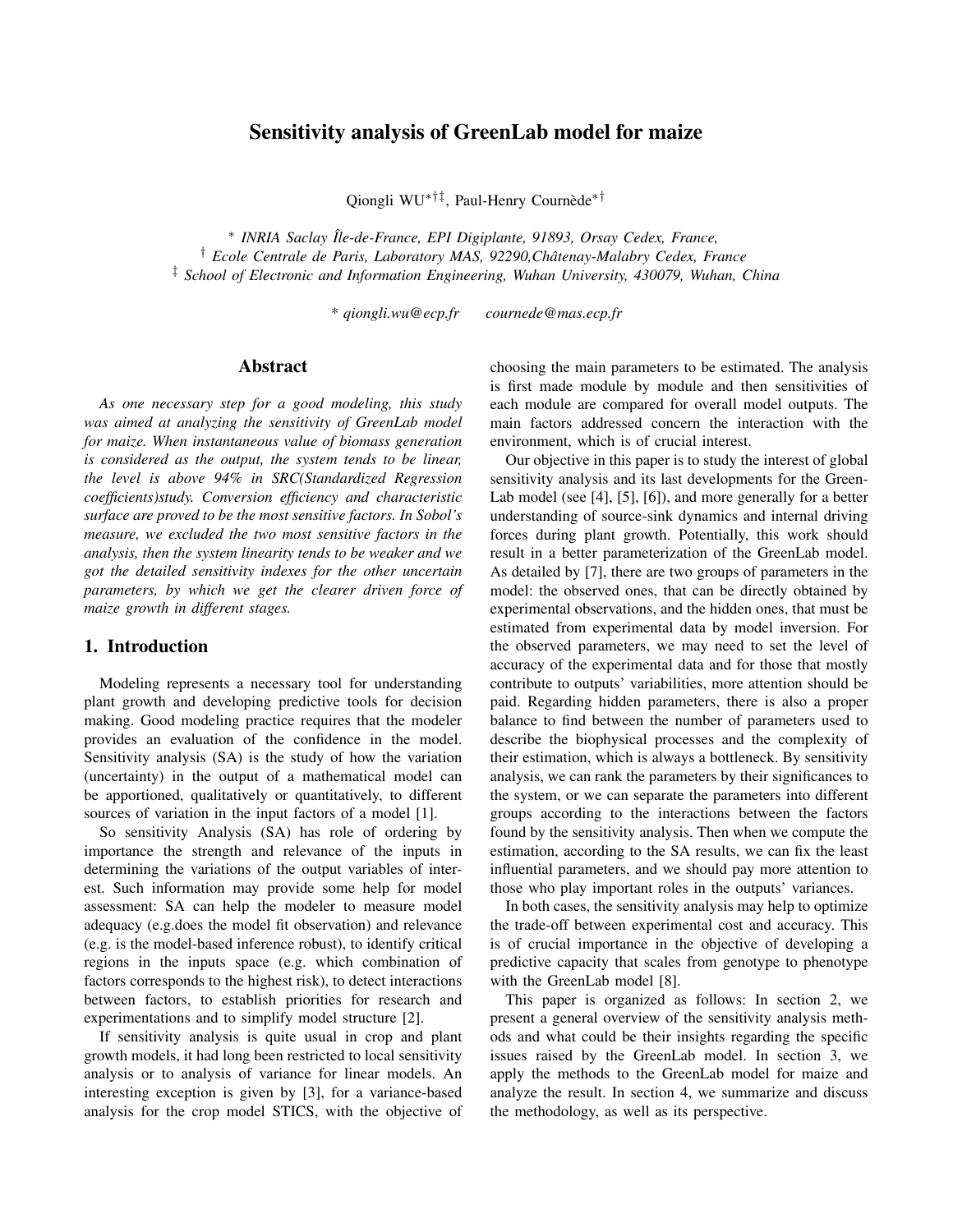### 2. Sensitivity Analysis: an overview

#### 2.1. Characteristics of SA method

A model is represented by a mapping  $f$  (a deterministic or stochastic function) which relates the inputs domain to the output space:

$$
Y = f(X_1, X_2, ..., X_k)
$$
 (1)

The input factors  $(X_1, X_2, ..., X_k)$  are supposed to be random variables described by identified probability distributions which reflect the uncertain knowledge of the system under analysis.  $Y$  is taken to be a scalar, i.e. even in the application we shall consider each output variable in turn [2]. In the analysis application of plant growth next in section 3, we consider the biomass for each kind of organ at one certain growth cycle as one output. So when the time goes, the output varies in turn, then we get one set of result for the analysis.

#### 2.2. Brief overview of the available methods

The most common classifications of available SA methodologies distinguish between quantitative and qualitative methods and between local and global techniques.

Qualitative methods are aimed at screening, while quantitative techniques can be designed to give information on the amount of variance explained by each factor. In general, the choice of which kind of method to use is driven by cost, as local or qualitative methods are computationally less expensive [9].

In local approaches (also known as one-at-a-time, OAT), the effect of the variation of a single factor is estimated by keeping all the others fixed at their nominal values. Yet they cannot include the effect of the shape of the density functions of the inputs, and they are not model independent.

Global approaches estimate the effect on the output of a factor when all the others are varying, enabling the identification of interactions in non-linear and/or nonadditive models. Generally, global approaches allow the use of model independent methods as they do not require assumptions of additivity or linearity. As a drawback, they are usually computationally expensive to estimate [5].

The simplest and most intuitive way to obtain a local sensitivity index is to compute derivatives (see [10], [11], [12]). The sensitivity of the output Y to a perturbation of an input factor  $X_i$  is estimated at a given value  $X_i^*$ , as

$$
Y'_{X_i} = \frac{\partial Y}{\partial X_i} \Big|_{x_i = x_i^*}
$$
 (2)

In situations where Y and  $X_i$  have different range of uncertainty, a more balanced measure can be obtained normalizing the derivatives by the factors' standard deviations:

$$
S_{X_i}^{\sigma} = \frac{\sigma X_i}{\sigma Y} \frac{\partial Y}{\partial X_i} \Big|_{x_i = x_i^*}
$$
 (3)

The estimation of these OAT methods can be easily implemented, but they are informative only if the model is linear/Quasi linear or if the range of uncertainty of the input factors is small [5].

The Standardized Regression Coefficients (SRCs) can be viewed as the trade off between the local method and global method, concerning the advantages and shortcomings of the two: the accuracy of the analysis and the computing cost. It is based on the linear approximation of the model and Monte Carlo simulation. SRC method can demonstrate the shape of the probability distribution of every factor. The other important index produced by SRC is the model coefficient of determination,  $R^2$ , which represents the fraction of the output variance explained by the regression model itself. In the condition of  $R^2 = 1$ , the system is linear and the SRCs can totally explain the variance of the output affected by each factor. Even when models are moderately non-linear  $(i.e. R<sup>2</sup> > 0.9)$ , the SRCs index can still be valid from a qualitative way. It will only explain 90% of the model's variance. When  $R^2$  gets small, then the SRCs could not be reliable sensitivity presentation.

The other important category of SA method is called 'Variance based' method. The basic concept for this kind of method is to decompose the output variance into the contributions imputable to each input factor. The most widely used ones are the FAST (Fourier Amplitude Sensitivity Test, see [13], [14], [15]), and Sobol's method, see [16]. FAST method decomposes the output variance  $V(Y)$  by means of spectral analysis. Sobol's method bases on the same decomposition of variance, which is achieved by Monte Carlo methods in place of spectral analysis. What we used in this paper is Sobol's method.

#### 2.3. Common Steps of all SA Methods

Here we give the readers the general steps of SA and specify them in our application to Greenlab model.

2.3.1. Specify the target function of interest. It is easier to communicate the results of a sensitivity analysis when the target of interest has a direct relation to the problem tackled by the model. So to define the form of the output function that answers our questions would be the first thing before we do SA. In our analysis, the biomass generation and distribution of each kind of organ is the output we are interested in.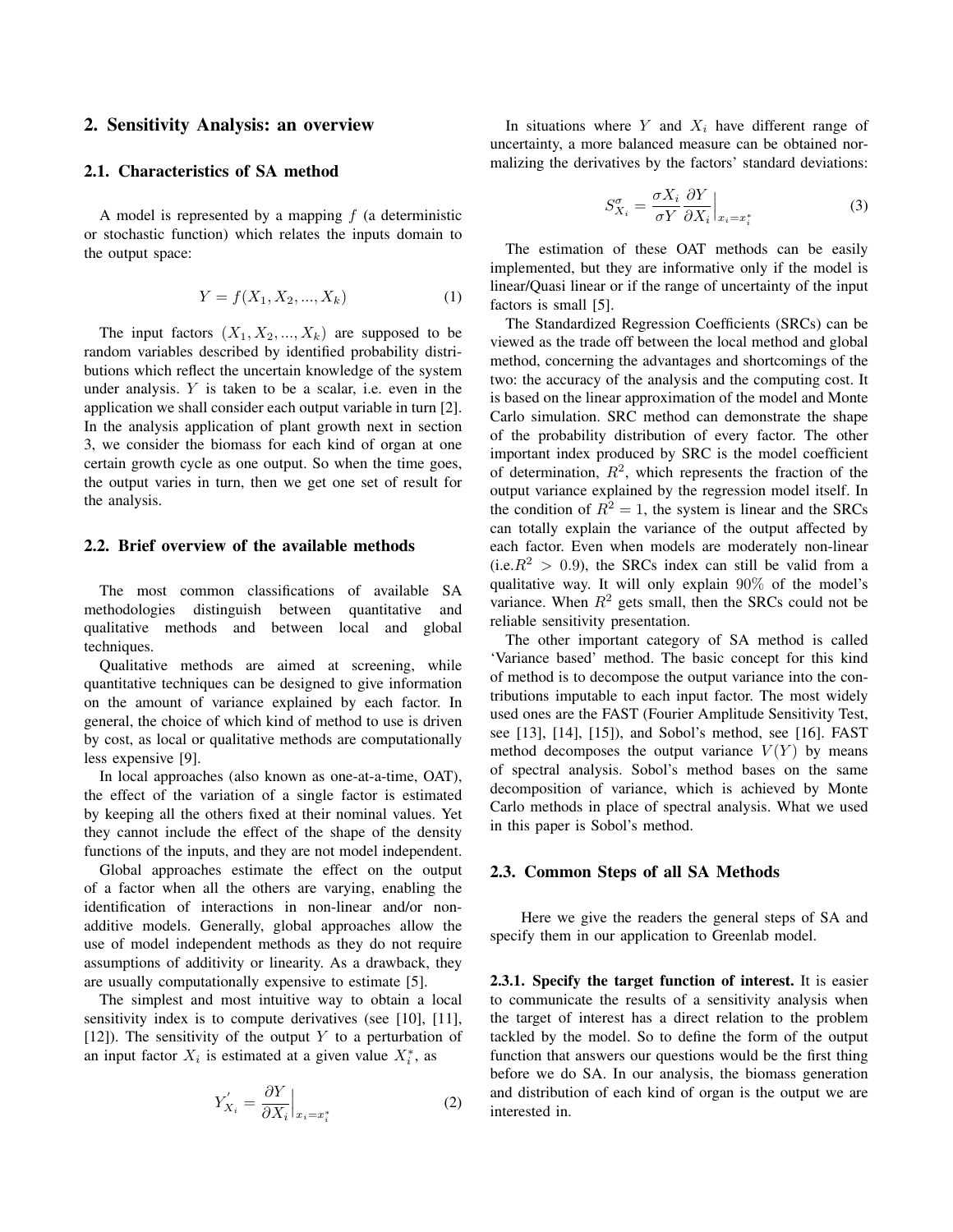2.3.2. Assign a Probability Density Function (pdf) to the selected factors. When this involves eliciting experts' opinion this is the most expensive and time consuming part of the analysis as it may concerning long-time experiment. Especially for the plant growth model, huge amount of practice is needed to get the pdfs of the parameters. Though at the beginning of modeling, the structure of the model is needed to be set for the experiment, the pdfs of the factors can also be derived from the experiential knowledge, which can to some sense reflect the natural regulation. Or we can consider the pdfs as one reasonable hypothesis that might be one of the uncertainties of the modeling, which we will take into account when we do the SA afterwards to see how much this hypothesis has affected the result. What we adopted here is uniform distribution for all the parameters.

2.3.3. Generate a matrix of inputs with that distribution(s) through an appropriate design. As in experimental design, a good design for numerical experiments should give a maximum of effects with a minimum of computed points. In our analysis in the environment of C++, we use the 'Mersenne Twister random number generator' to get the sampling of the input data according to their pdfs.

2.3.4. Evaluate the model and compute the distribution of the target function. This is the computer-time intensive step. The major index of the output (the mean value and the variance) is computed by Monte Carlo Method.

2.3.5. Select a method for assessing the influence or relative importance of each input factor on the target function. The factors affect the choosing of the method for SA concern many aspect: the purpose of the analysis, e.g. model simplification, factor prioritizing, uncertainty reduction, etc; the characteristic of the model: linear, nonlinear, quassi-linear, additive, etc; the computing cost the practitioner can afford...In [5], the author has given out a good sketch of the various techniques available and their use as a function of computational cost of the model and dimensionality of the input space.

#### 3. Case study for plant growth model

#### 3.1. Model description

GreenLab is a functional-structural model that simulates plant development, growth and morphological plasticity. The model simulates individual organ production and expansion as a function of the growth cycle (GC), which corresponds to the phyllochron (thermal time in degree days between the appearances of two consecutive leaves on the main stem) before the end of plant organogenesis for maize [17].

Plant organogenesis is controlled by GC and plant

morphogenesis depends on biomass production and allocation to expanding organs or competing sinks. Biomass production per plant is thus simplified according to the following mathematical equation:

$$
q^{t}(i) = E(i) \cdot \mu \cdot Sp \cdot [1 - exp(-\frac{\lambda}{Sp} \sum_{l=1}^{n(i)} S_{l})]
$$
 (4)

where  $E(i)$  is an environmental function at growth cycle i (generally related to the Photosynthetically Active Radiation),  $\mu$  is a conversion efficiency,  $\lambda$  is analogous to the extinction coefficient of Beer-Lambert's Law,  $S_p$  is a characteristic surface,  $\sum S_l$  is photosynthetic surface areas of all leaves. Here  $\lambda$  is set to 0.7.

Organs receive an incremental allocation of biomass that is proportional to their relative sink strengths. The relative sink strength for each type of organ is defined as a function of its age in terms of GCs:

$$
p_o(j) = P_o f_o(j) \tag{5}
$$

where o denotes organ type (b: leaf blade; s: sheath; e: internode;  $f$ : cob; m: tassel).  $P<sub>o</sub>$  is the sink strength associated to organ type o. For leaf blade,  $P_b = 1$  is set as a normalized reference. The relative sink strength for the first six short internodes is  $K_eP_e$ , with  $K_e$  an empirical coefficient.  $f_o(j)$  is an organ type-specific function of sink variation. A normalization constraint

$$
\sum_{j=1}^{T_o} f_o(j) = 1
$$
 (5A)

is set, with  $T<sub>o</sub>$  being the maximum expansion duration for organ o that depends on the organ position.

In the course of organ development, its relative sink strength is assumed to vary according to a beta function  $f<sub>o</sub>$ given by:

$$
f_o(j) = \begin{cases} g_o(j)/M_o & (1 \le j \le T_o) \\ 0 & (j \ge T_o) \end{cases}
$$
  
\n
$$
g_o(j) = (j + 0.5)^{\alpha_o} (T_o - j - 0.5)^{\beta_o}
$$
  
\n
$$
M_o = \sum_{j=1}^{T_o} g_o(j)
$$
 (6)

The parameters  $\alpha_o$  and  $\beta_o$  vary with organ type. This function is flexible to describe the shape of the sink variation and can be fitted to data by optimization. Only one parameter  $(B<sub>o</sub>)$  was optimized to define the beta function for each organ type, and the values of two parameters  $\alpha_o$  and  $\beta_o$ in eqn.(6) are subsequently derived from  $B<sub>o</sub>$  using the constraints  $\alpha_o + \beta_o = 5$  and  $B_o = [\alpha_o/(\alpha_o + \beta_o)].$ 

At a given  $GC(i)$ ,  $d^{t}(i)$  is the demand of all expanding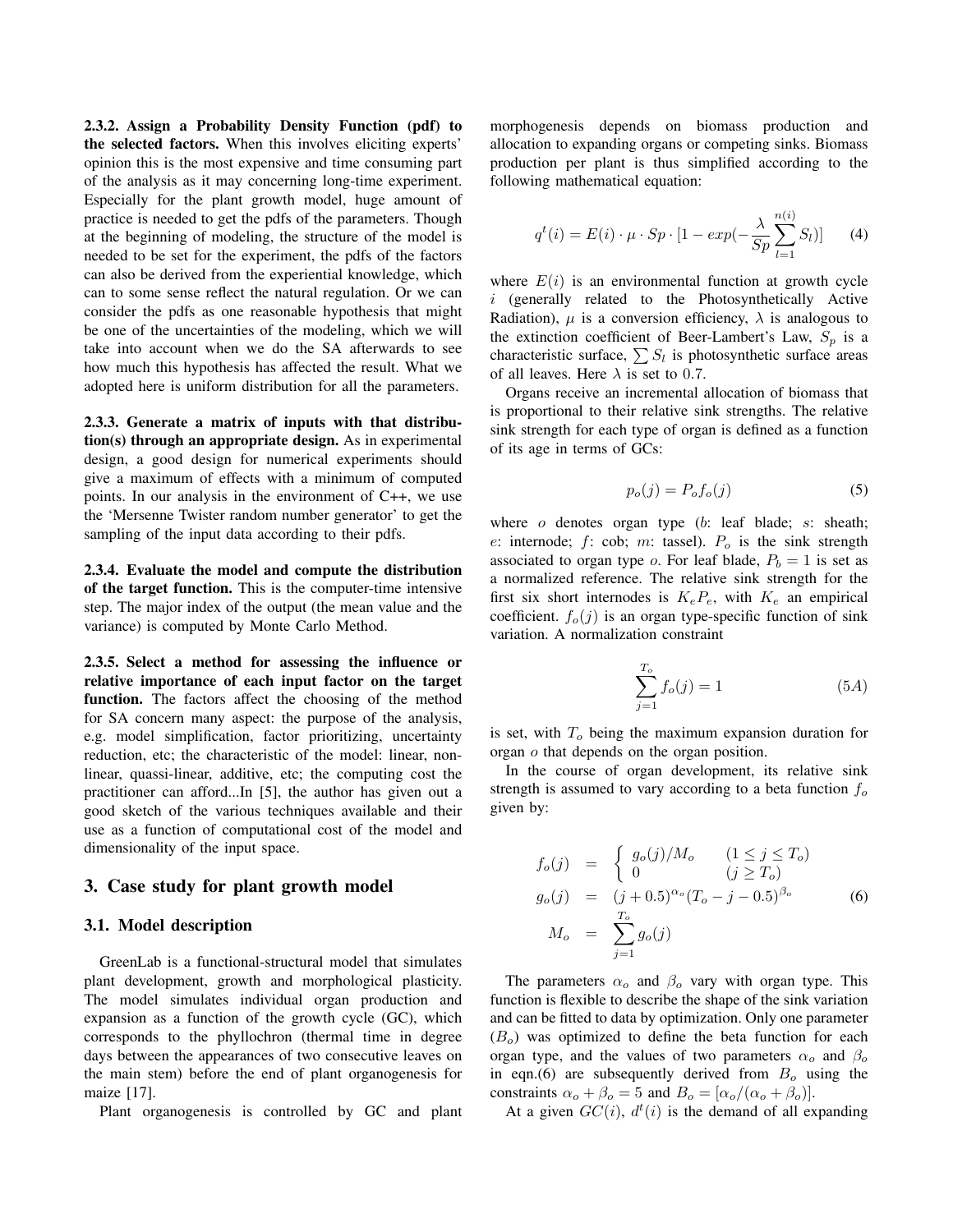organs :

$$
d^{t}(i) = \sum_{o=b,s,e} P_o \cdot \sum_{j=1}^{i} f_o(j) + \sum_{o=f,m} P_o \cdot \sum_{j=1}^{i-1} f_o(j) \quad (7)
$$

Therefore, the instantaneous value of biomass got by each kind of organ at  $GC(i)$  is:

$$
q_o^t(i) = \sum_{k=max(0,i-T_{ext})}^{min(T_o-1,i)} p_o(k) \frac{q^t(i)}{d^t(i)}
$$
(8)

where  $T_{ext}$  stands for the GC at which organogenesis ceases for the whole plant. Note that for cob, the demand for biomass  $p_f(k)$  is 0 before 15th GC, and tassel only exists for two GCs: the  $21th$  and  $22th$ . And the total time for the whole plant to be alive is 33GCs.

What we are also interested in is the accumulated biomass value for each kind of organ, which is just to add the instantaneous value of the organs' corresponding GC, and we use the capital letter Q to denote this class of values, in order to distinguish them with the instantaneous ones:

$$
Q_o^t(i) = \sum_{n=0}^{i} q_o(n)
$$
 (9)

Note that there is the similar exception for cob and tassel as mentioned above.

We assume each uncertain input parameter has a uniform distribution which relies on the empirical knowledge, and we use the data from [7], [17], [18] to set the mean value and variance of all the parameters, which are listed in Table.1.

Table 1. Distribution characteristics for uncertain parameters

| Parameters     | Mean value | Variance |
|----------------|------------|----------|
| $P_{\rm e}$    | 0.93       | 0.0537   |
| $P_e$          | 1.63       | 0.0941   |
| $P_f$          | 162.18     | 9.3635   |
| $P_m$          | 1.33       | 0.0768   |
| B <sub>b</sub> | 0.53       | 0.0306   |
| $B_{\rm s}$    | 0.7        | 0.0404   |
| $B_{\epsilon}$ | 0.88       | 0.0508   |
| $B_f$          | 0.58       | 0.0335   |
| $_{Sp}$        | 0.23       | 0.0133   |
| $\mu$          | 0.0046     | 0.0003   |

## 3.2. Local sensitivity analysis and its normalized version

The time evolution of  $q_o^t(i)$  for the mean values of uncertain input factors is given in Fig.1.



Figure 1. Biomass distributed to different organs at each GC

We took  $q^t(i)$  for example to do the local sensitivity analysis and its normalized version presented in eqn.(2) and eqn.(3) respectively, the result is showed in Fig.2.

We used numerical simulation to get the derivatives of output  $q^t(i)$ . There are two ways to compute the standard deviations  $\sigma Y$ : the first one is Monte Carlo simulation, which we used and can be more reliable to calibrate the stochastic characteristics of the output variances but with heavy computing cost. To avoid this shortcoming, the other possibility is to use the following approximation:

$$
(\sigma Y)^2 \cong \sum_i (\sigma X_i)^2 \left(\frac{\partial Y}{\partial X_i}\right)^2 \tag{10}
$$

Such an approximation is justified when the system is highly linear, which we will evaluate in the following section.

For Fig.2, the sensitivity is better calibrated by the normalized version, because we took into account the differences in the ranges of variations of all the uncertain input factors. As for  $Sp$ , we can not even pick it out from other factors in the pure local analysis, but with the normalized one, the great contribution from  $Sp$  is better demonstrated from about 12th GC to the end of the plant's growth. And the basic knowledge we got from this local analysis is that the factor  $\mu$  contributes the most to the variance of biomass generation from the beginning to the end.

Note that the point at which we calculate the derivatives is important, it could be not reliable for the system which has the parameter-to-output curve with many apices, then the derivative will be either too big or too small, and the value at these special points can not stand for the whole character of sensitivity for this parameter. In this case, the result could be misleading, and we may miss the important details of the system. So we will introduce applications of other methods next.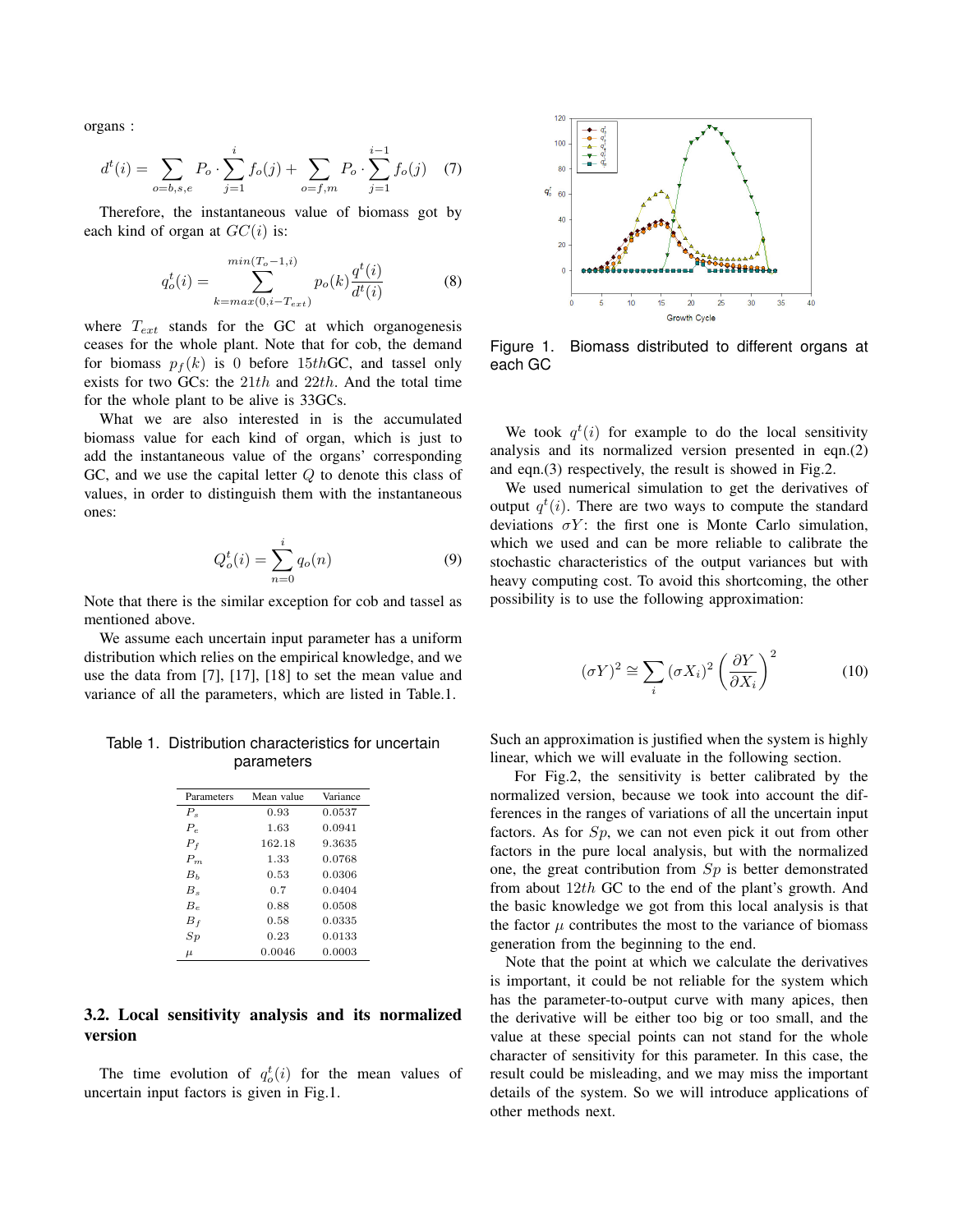

Figure 2. a. Pure local sensitivity of  $q<sup>t</sup>$  with respect to the factors listed in table.1, absolute value. b. Normalized local sensitivity of  $q^t$  with respect to the factors listed in table.1, absolute value.  $Y$  in the vertical axes label indicates  $q^t,\,X$  in the vertical axes label indicates the parameters, depending on the curves.

#### 3.3. Standardized Regression coefficients

To check whether the growth model for maize is linear in its input factors corresponding to the output we are interested in, the Standardized Regression coefficients (SRCs) can be used (see section 2.2). Indicating with the parameters listed in table.1 as  $X_i$ , still with  $q^t$ ,  $q^t_o$ ,  $Q^t$ ,  $Q^t_o$  the output variables as Y respectively, the following regressions are fit:

$$
Y = b_0 + \sum_i b_{x_i} X_i \tag{11}
$$

To change this dimensioned coefficients values to the standardized ones, the following comes the SRCs:

$$
\gamma_{x_i} = \frac{\sigma X_i}{\sigma Y} b_{x_i} \tag{12}
$$

Note that if the factors are independent and the true model (for example, the plant growth model for maize) is linear, then the following equation is hold (see [19]):

$$
\sum_{i} (\gamma_{x_i})^2 = 1 \tag{13}
$$

The sum of  $(\gamma_{x_i})^2$  is therefore can be considered as a index of the model linearity. This sum is described also by the called 'model coefficient of determination', which is computed as:

$$
R_Y^2 = \sum_{d=1}^N \frac{(Y^* - \mu_Y)^2}{(Y - \mu_Y)^2}
$$
 (14)

where  $\mu_Y$  is the mean value of Y in the Monte Carlo simulation (200000 runs for our simulation),  $Y^*$  is the fitted value in eqn.(11),  $Y$  is the actual value in each run, and  $N$ is the total number of runs.

Still we take the result with output  $q^t$  as example, which is shown in Fig.3. Note that the SRCs result is similar to the squared normalized local measures, which is not a coincidence, for the linear system, the two should be equal to each other. To affirm this linearity conclusion, the two methods of linearity computing are showed in Fig.4.

Both of the linearity indexes show that even lower at the beginning and drop twice from around  $5th$  to  $15th$  GC, the whole linearity of the system is high (all above 0.94) when the output of  $q^t$  is considered. So the result of SRCs and squared normalized local measures tend to be equal in our case. For there is not uniform standard to say the system could be considered linear when the linearity index is above one certain value for different systems (in [5], the standard is set at 0.8), especially for the result in Fig.4 with waves. So to be cautious, we consider the smooth part which maintain a relatively higher value as linear in our simplification, for maize, it is from  $21th$  GC to the end. In this way, the regression analysis could be used as a preliminary step in SA to save the computing cost before we really do some complicate analysis. And if the linearity index is low, for instance below 90%, we must find one appropriate global analysis result for the analysis, which we will present next.

## 3.4. Variance decomposition-based sensitivity measure: Sobol's method

The basic idea of Sobol's method (see [16]) is to decompose the function of eqn. $(1)$  into terms of increasing dimensionality:

$$
f(X_1, ..., X_k) = f_0 + \sum_{i=1}^k f_i(X_i)
$$
(15)  
+ 
$$
\sum_{1 \le i < l \le k} f_{il}(X_i, X_l)
$$
  
+ 
$$
\cdots + f_{1,2,...,k}(X_1, ..., X_k)
$$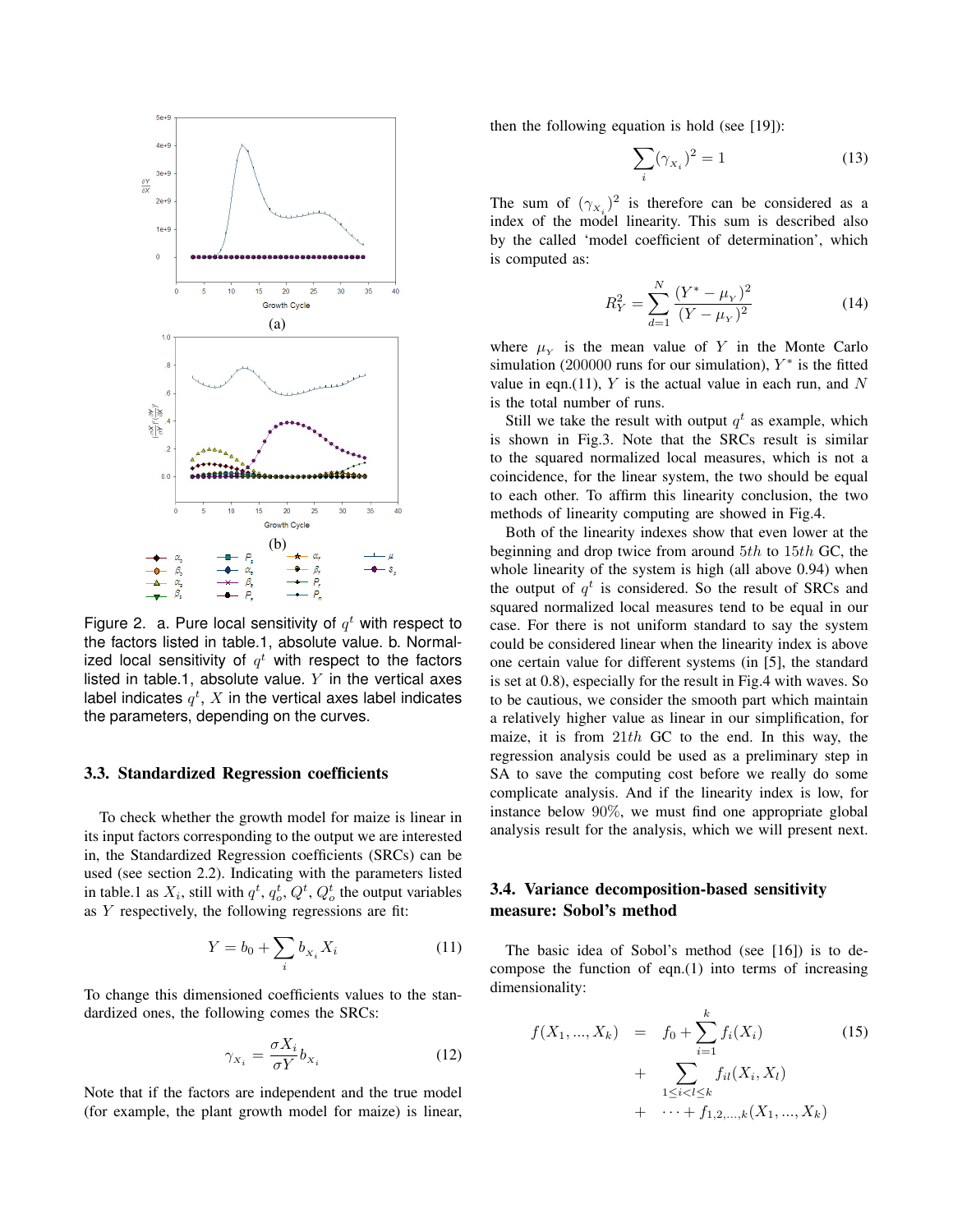

Figure 3. The SRCs for output of  $q^t$ . The vertical axes denotes for the SRCs depending on the curves explaining different parameters.



Figure 4.  $\sum (\gamma_{\overline{X}_i})^2$  and  $R^2_Y$  for output of  $q^t$ 

If the input factors are mutually independent then there exists a unique decomposition of eqn.(15), such that all the summands are mutually orthogonal. The variance of the output variable Y can be therefore decomposed into:

$$
V(Y) = \sum_{i=1}^{k} V_i + \sum_{1 \le i < l \le k} V_{il} + \dots + V_{1,2,\dots,k} \tag{16}
$$

Where  $V_i$ ,  $V_{il}$ ,  $V_{1,2,...,k}$  denote the variance of  $f_i$ ,  $f_{il}$ ,  $f_{1,2,...,k}$  respectively. In this approach the first-order sensitivity index for factor  $X_i$  defined in eqn.(1) is given by:

$$
S_i = \frac{V(E(Y|X_i))}{V(Y)} = \frac{V_i(E_{-i}(Y|X_i))}{V(Y)}
$$
(17)

where  $E$  and  $V$  indicate, respectively, the mean an variance operators and  $-i$  indicate all factors but *i*. The inner expectation is taken at a generic point in the space of variable  $X_i$ , while the outer variance is over all possible values of this generic point.

The higher order sensitivity indexes  $S_{i_1,\dots,i_s}$  are given by:

$$
S_{i_1,\ldots,i_s} = \frac{V_{i_1,\ldots,i_s}}{V(Y)}
$$

for  $s > 1$ , eqn.(16) can be rewritten in terms of sensitivity indexes as:

$$
1 = \sum_{i=1}^{k} S_i + \sum_{1 \le i < l \le k} S_{il} + \dots + S_{1,2,\dots,k} \tag{18}
$$

In [20], a computationally efficient design is discussed, which we used in our simulation processing.

As the result we got here with the same parameter space as in section 3.2 and section 3.3 with output  $q<sup>t</sup>$  is similar to the two for the high linearity of the system we mentioned in section 3.3. And we have already known that the parameters Sp and  $\mu$  take as high as 75%∼98% of the summation for first-order index and the whole first-order sensitivity index contribute to 93%∼99% of the systems' variance in the former analysis. So as one alternative parameter space, we fixed  $Sp$  and  $\mu$  at their mean value, and applied Sobol's method again, to our expectation, since the majority part of the uncertainty is excluded by us and the detailed sensitivity of the other uncertainty input should be clearer. And the result proved our deducing. The other important conclusion is that after we fixed the two most sensitive parameters, the system becomes less linear. Fig.5 and Fig.6 are showed to demonstrate these points.



Figure 5. Sobol's method for SA with parameter space of  $Sp$  and  $\mu$  fixed

Note that without  $Sp$  and  $\mu$ ,  $\alpha_s$  and  $\alpha_b$  play the most important role in the system at the first 21 GCs, and after which  $\alpha_f$  takes the role instead, but with less amount than  $\alpha_s$ , until the 30th GC, the sensitivity of  $P_f$  rises dramatically while all the other parameters dropping. This trend can be explained in the botany world: at the beginning of the maize's growth, before the fruit appears, the factors that control the competition of biomass acquisition must play an important role, here they are  $\alpha_s$  and  $\alpha_b$  for internodes' and blades' growth. Afterwards, the fruit (cob) starts appearing, then most of the biomass produced goes to the fruit, during which  $\alpha_f$  has a strong influence. But its value is generally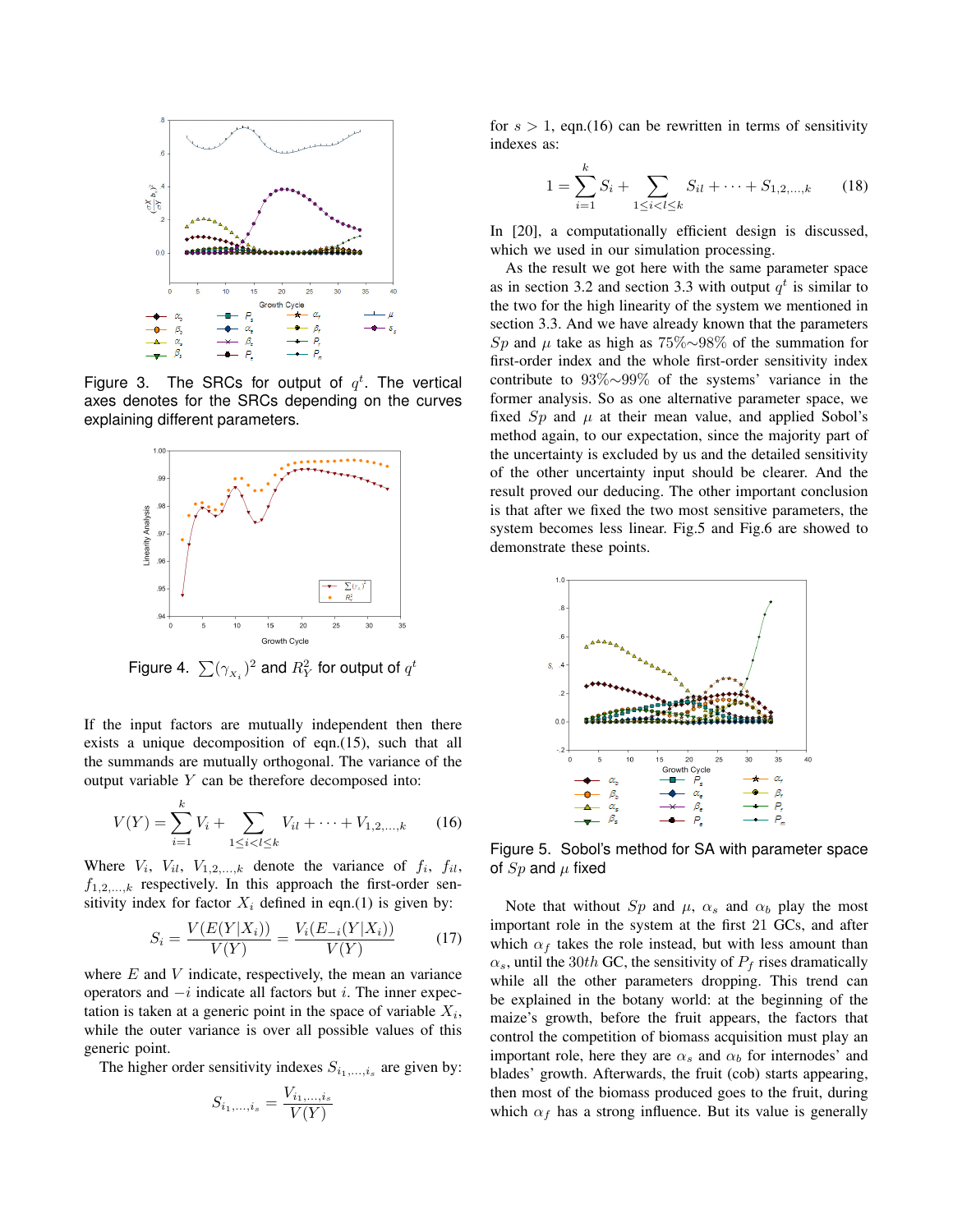

Figure 6. The three kinds of linearity indexes with parameter space of  $Sp$  and  $\mu$  fixed

not as high as  $\alpha_s$ , because in this time period, the other organs still play relatively important roles. The biomass absorbed by the fruit is mainly produced by the blades and simultaneously, new blades and internodes still keep appearing while some of the old ones keep expanding and some die. So the whole variance of the system output tends to be shared more uniformly during this stage between most parameters. After the  $31th$  GC, all other organs stop growing except the cobs, which still accumulate biomass, and the sensitivity coefficient of  $P_f$  increases dramatically.

In Fig.6, we show the two indexes which give the linearity level of the system, along with the summation of all  $S_i$ . We noticed that the trends which they express agree to each other. So the summation of  $S_i$  also has the characteristic of linearity index. Actually it can be explained from the definition of  $S_i$ : the more the sum of the first-order indexes is close to 1 in eqn.(18), the more mutually independent the factors are, and the more linear the system is. In the new parameter space without  $Sp$  and  $\mu$ , the system linearity is weaker, especially from 10th GC to 23th GC, which is the most non-linear stage of the growth, corresponding to abrupt changes in the allocation dynamics due to cob appearance.

#### 4. Discussion

As in GreenLab model we need valid tools to locate the sources of uncertainty and evaluate them in a quantitive way. Sensitivity analysis is an efficient tool for this purpose and was used to assess the significance of GreenLab model parameters, based on the methods described in [5], [9].

For the simple ranking of the whole pack of parameters, we can get that the most important parameters for plant growth model of maize are  $\mu$  and  $Sp$ , which can take responsible for almost 75%∼98% of the first-order sensitivity index. *Coefficient of sink strength*  $P_0$  *generally does not contribute so much to the system's variance, except for*  $P_f$  *at the last* 2 *GCs of the growth, which means in the parameter estimation for modeling afterward, we can fix this group of parameters to simplify the computing.*

If we fix the most important factors that we have already found, we can get the detailed sensitivity characters of the other factors, but notice that this kind of method relies on the fact that the second order sensitivity coefficients of the other parameters to the ones fixed should be relatively small, which means the co-relationship between the fixed factors and the kept variables should be slim, so that the disappearance of the variance for the most important ones will not imply missing the corresponding second order intercourse variances. In our case, this condition is confirmed by the linearity analysis of the system. Linearity analysis can also be used to choose the best SA method, with proper computing cost.

Though the distribution of the parameters is hard to get, if the experiment allows, we can get a much more specified analysis result when the distribution information can be as plentiful as possible. In fact, we have tried both Gaussian and uniform distribution for the parameters in our analysis, the results do not get so much different. Maybe it just needs an approximate range that is easier for us to get from the experiment than to get the accurate distribution of the parameters, see [21] and [22] for the sampling method and proper method to get experimental data for this analysis.

In future works, we should account for the interactions with the environmental factors, then to assess the most important environment factors at different growth stage, according to the stress levels. As for this, the method we use should be changed for large scale sensitivity analysis, see [23], [24], [25], in which the most popular method is Morris's [26].

### References

- [1] A. Saltelli, M. Ratto, T. Andres, F. Campolongo, J. Cariboni, D. Gatelli, M. Saisana, and S. Tarantola, *Global Sensitivity Analysis*, the primer ed. John Wiley&Sons, 2008.
- [2] A. Saltelli, S. Tarantola, F. Campolongo, and M. Ratto, *Sensitivity Analysis in Practice: A Guide to Assessing Scientific Models*. John Wiley & Sons, 2004.
- [3] F. Ruget, N. Brisson, R. Delécolle, and Faivre.R., "Sensitivity analysis of a crop simulation model, stics, in order to choose the main parameters to be estimated," *Agronomie*, vol. 22, pp. 133–158, 2002.
- [4] H. Monod, C. Naud, and D. Makowski, *Uncertainty and Sensitivity Analysis for Crop Models*. Elsevier, 2006, pp. 55–100.
- [5] J. Cariboni, D. Gatelli, R. Liska, and A. Saltelli, "The role of sensitivity analysis in ecological modelling," *Ecological modelling*, vol. 203, pp. 167–182, 2007.
- [6] H. Yan, M. Kang, P. De Reffye, and M. Dingkuhn, "A dynamic, architectural plant model simulating resourcedependent growth," *Annals of Botany*, vol. 93, pp. 591–602, 2004.